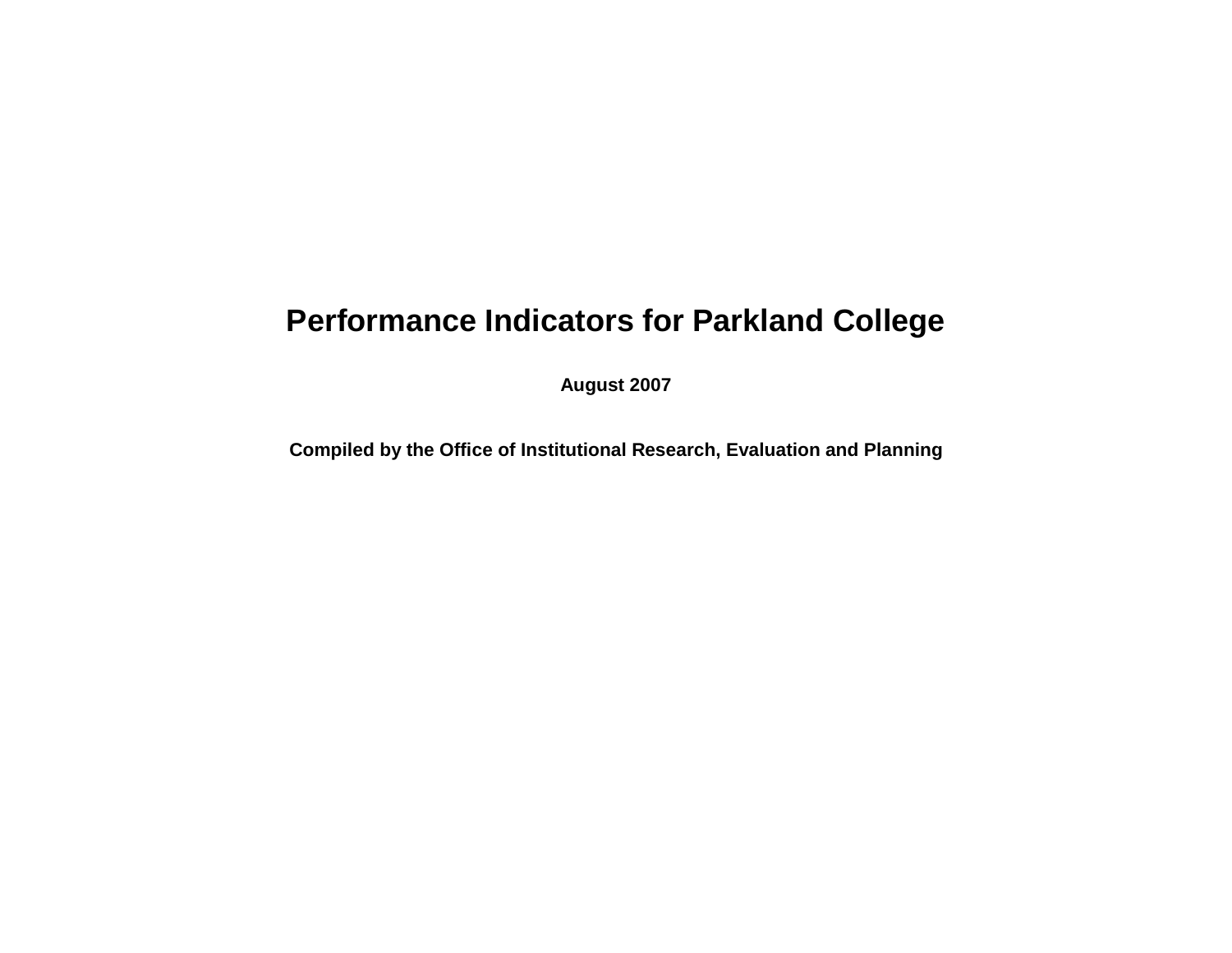| ID             | <b>Area and Goal</b>                                                                          | Performance<br><b>Indicator</b>                                                                              | <b>Benchmark</b>                                                                                   | <b>Performance Summary</b>                                                                                                                                                                                                                                                                                                                                                                                                                                                                                                                                                                                                |
|----------------|-----------------------------------------------------------------------------------------------|--------------------------------------------------------------------------------------------------------------|----------------------------------------------------------------------------------------------------|---------------------------------------------------------------------------------------------------------------------------------------------------------------------------------------------------------------------------------------------------------------------------------------------------------------------------------------------------------------------------------------------------------------------------------------------------------------------------------------------------------------------------------------------------------------------------------------------------------------------------|
| A              | <b>Enrollment patterns</b>                                                                    |                                                                                                              |                                                                                                    |                                                                                                                                                                                                                                                                                                                                                                                                                                                                                                                                                                                                                           |
| A.1            | Annual<br>Headcounts                                                                          | ICCB A1 Data                                                                                                 | Remain at 16,771 or<br>increase                                                                    | FY02-06 five-year annual increase is 11.7%; a 0.04% one-year annual<br>increase. For FY06 Parkland enrollment (16,952) exceeded the benchmark.                                                                                                                                                                                                                                                                                                                                                                                                                                                                            |
| A.2            | FTE (based on<br>total claimable<br>hours)                                                    | <b>ICCB Apportionment</b><br>Claims                                                                          | Increase higher than<br>state average                                                              | Between FY02 and 06, Parkland's annual FTE increases from credit hour<br>claims have been higher than the state increases. The five year change for<br>Parkland was 19.4%, and the state 5.3%.                                                                                                                                                                                                                                                                                                                                                                                                                            |
| A.3            | Reimbursable<br>credit hours<br>generated by<br>category                                      | <b>ICCB Apportionment</b><br>Claims                                                                          | Baccalaureate: 64%<br>Business: 4%<br>Technical: 13%<br>Health: 6%<br>Remedial: 10%<br>ABE/ASE: 2% | Through FY05, the college met or exceeded these benchmarks. In FY06,<br>some categories exceeded the benchmarks and two categories<br>(Baccalaureate and Remedial) did not. In FY06, 61% of Parkland's<br>185.686.5 reimbursable credit hours are in the "Baccalaureate" category, a<br>3% decrease since FY05. "Business" (4.8% in FY06) has seen a 0.5%<br>increase since FY02. "Technical" (13.4% in FY06) has increased 0.9% in 5<br>years; "Health" (6.1% in FY06) a 1% increase and "Remedial" (8.9% in FY06)<br>a 1.2% decrease from FY05 to 06. "Adult Education" (5.5% in FY06) has<br>increased 3.3% from FY05. |
| A.4            | Attractiveness to<br>students                                                                 | Proportion of out-of-<br>district students                                                                   | In-district: 69%<br>Out-of-district: 25%<br>Out-of-state: 2%<br>International: 4%                  | In FY06 the college has meet and exceeded all but two benchmarks. Out-of-<br>district enrollment is down by 1% from FY05 (24%) and the out-of-state<br>enrollment missed the benchmark by 0.7%. Out-of-state enrollment has<br>decreased by 25 students in five years, and foreign enrollment has increased<br>by 30 students.                                                                                                                                                                                                                                                                                            |
| $\overline{B}$ | <b>Student Achievement</b>                                                                    |                                                                                                              |                                                                                                    |                                                                                                                                                                                                                                                                                                                                                                                                                                                                                                                                                                                                                           |
| B.1            | <b>Graduation rates</b><br>of all students<br>reporting<br>degree/certificate<br>as objective | % of Annual<br>enrollment that<br>complete a degree or<br>certificate.                                       | 1% increase over<br>five years                                                                     | The percentage of degree seeking annual enrollment (8,564 students in<br>FY06) that completed a degree program increased sharply between FY02<br>and 03 (10.3% to 12.6%, 256 students), but has decreased afterwards. The<br>five-year net increase was 2.9% - about 321 students. The benchmark was<br>exceeded.                                                                                                                                                                                                                                                                                                         |
| B.2            | Transfer rates of<br>all degree-<br>seeking students                                          | % of degree-seeking<br>annual enrollment<br>that eventually attend<br>a 4-year institution<br>within 5 years | 29.5%                                                                                              | 17.2% of the degree-seeking students in FY02 enrolled at a 4-year school by<br>the end of FY06. The benchmark was not met. Four-year college transfer is<br>not the entire picture. Many Parkland student transfer "laterally" to other<br>community colleges.                                                                                                                                                                                                                                                                                                                                                            |
| <b>B.3</b>     | Persistence rates                                                                             | Persistence rates for<br>fall-to-spring and<br>spring-to-fall for<br>credit students                         | 1% over five years                                                                                 | From FY02-06 fall-to-spring credit student persistence has decreased 2.5%;<br>spring-to-fall credit student persistence decreased 1.6%. In FY06, 62.5% of<br>10,674 fall credit students returned in the spring semester, and 46.1%<br>returned the following fall term.                                                                                                                                                                                                                                                                                                                                                  |
| B.4            | Job placement                                                                                 | Percentage of                                                                                                | At least 81%                                                                                       | Since FY2002, at least 80% of our graduates were employed within six                                                                                                                                                                                                                                                                                                                                                                                                                                                                                                                                                      |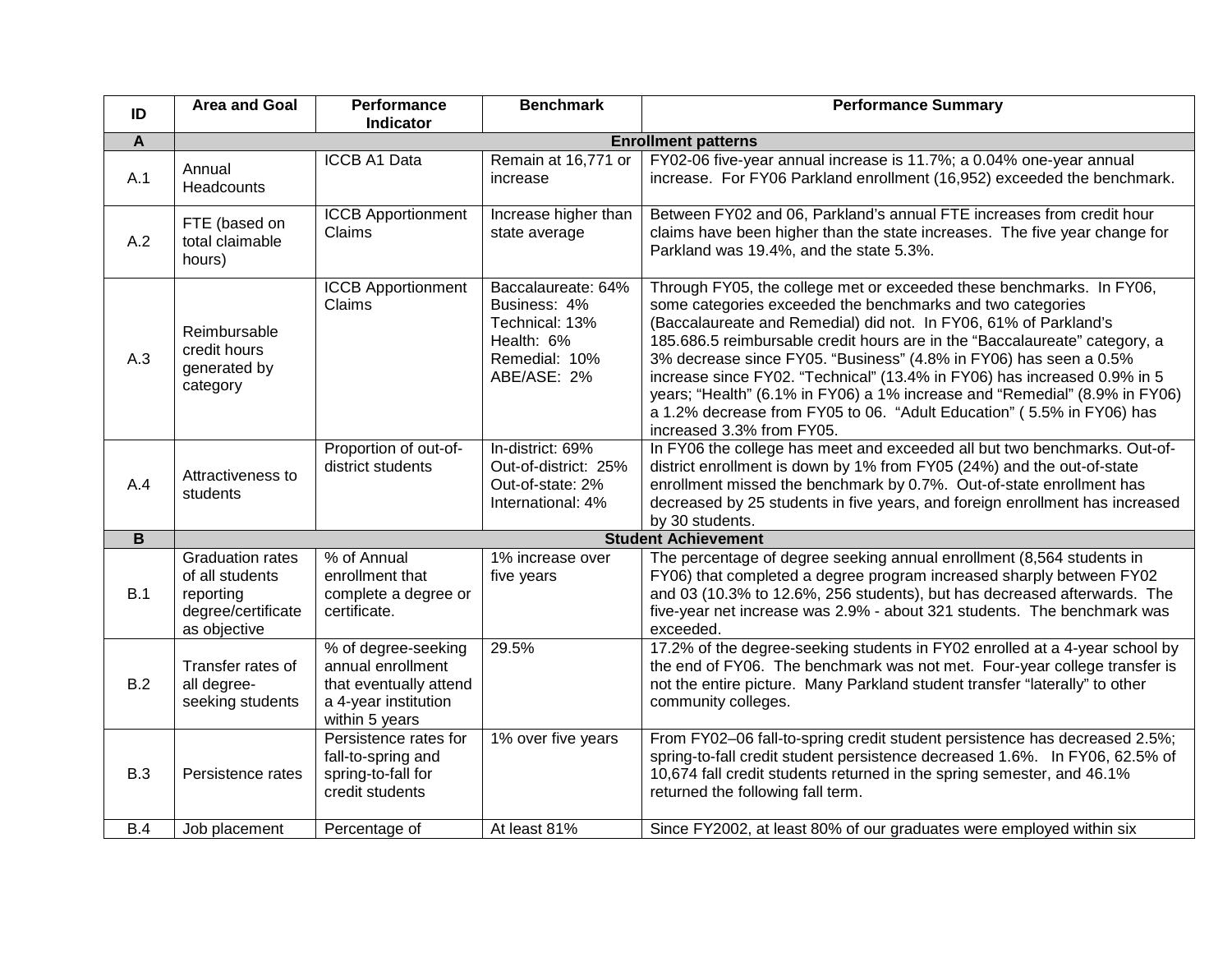| ID                      | <b>Area and Goal</b>                                                  | Performance<br><b>Indicator</b>                                                                  | <b>Benchmark</b>                                                                                                                 | <b>Performance Summary</b>                                                                                                                                                                                                                                                                                                                                                                                                                                                                                                                                                                                                                           |
|-------------------------|-----------------------------------------------------------------------|--------------------------------------------------------------------------------------------------|----------------------------------------------------------------------------------------------------------------------------------|------------------------------------------------------------------------------------------------------------------------------------------------------------------------------------------------------------------------------------------------------------------------------------------------------------------------------------------------------------------------------------------------------------------------------------------------------------------------------------------------------------------------------------------------------------------------------------------------------------------------------------------------------|
|                         | rates                                                                 | graduates reporting<br>employment                                                                |                                                                                                                                  | months of graduation, so the benchmark has been achieved. Self-reported<br>employment rates from FY02-06 have fluctuated but have a net increase of<br>0.9%.                                                                                                                                                                                                                                                                                                                                                                                                                                                                                         |
| B.5                     | Performance of<br>Parkland students<br>who transfer to<br><b>UIUC</b> | Average UIUC GPA                                                                                 | 2.87 on a 4.0 scale                                                                                                              | Parkland students who transferred to UIUC in Fall 2000 were doing<br>academically better (3.28 GPA) within three years (summer 2004) than native<br>juniors (3.09 GPA). The GPA of Parkland students who transferred in Fall<br>2004 was slightly higher (3.43) than a comparable native group (3.23) after<br>one year. This indicator was not updated because no report has been sent<br>from U of I since June, 2004.                                                                                                                                                                                                                             |
| B.6                     | Course<br>completion rates                                            | Student successfully<br>completing courses<br>with a grade of C or<br>better                     | At least 73%                                                                                                                     | "C" or better course retention has fluctuated for the past five years (from<br>73.7% in FY02 to 72.3% in FY06) and for FY06 was just under the<br>benchmark. Failure rates have increased 0.8% while withdraw rates remain<br>constant at 16.1%.                                                                                                                                                                                                                                                                                                                                                                                                     |
| B.7                     | Academic<br>Engagement                                                | <b>CCSSE</b> results for<br>selected items                                                       | Baseline year<br>49% required<br>reading<br>37% written 1-4<br>papers<br>40% spend 1-5<br>hours preparing for<br>class           | Academic Engagement from CCSSE 2007:<br>44% of the respondents indicated they have read 1-4 books/manuals<br>$\bullet$<br>of required reading (52% indicated more than 1-4 books/manuals).<br>31% have written 1-4 papers; 30% have written 5-10 papers last year<br>$\bullet$<br>(slightly more than the previous administration).<br>41% Spend 1-5 hours a week preparing for class and 31% spend 6-<br>$\bullet$<br>10 hours.<br>These responses are similar to or slightly stronger than the other IL<br>community colleges who participated, and similar to national responses.                                                                 |
| B.8                     | Academic<br>Satisfaction                                              | <b>CCSSE and Student</b><br><b>Satisfaction Survey</b>                                           | 85% would choose<br>Parkland again<br>95% recommend to<br>a friend<br>86% educational<br>experience<br>74% support to<br>succeed | Satisfaction Results from CCSSE 2007 and the FY06 Student Satisfaction<br>Survey:<br>82% (estimated FY06) would choose Parkland if they "had to do it all<br>$\bullet$<br>again" (85.5% in FY04, 80.1% in FY01 and 82% in FY99). There are<br>over 1,000 respondents to these surveys.<br>96% would recommend Parkland to a friend or family member.<br>91% rate their entire educational experience at Parkland as "good" or<br>$\bullet$<br>excellent (an increase over FY05 results).<br>77% feel that Parkland "very much/quite a bit" provides the support<br>$\bullet$<br>they need to succeed at the college (an increase over FY05 results). |
| $\overline{\mathbf{c}}$ |                                                                       |                                                                                                  |                                                                                                                                  | <b>Participation and Service to Region</b>                                                                                                                                                                                                                                                                                                                                                                                                                                                                                                                                                                                                           |
| C.1                     | Proportion of the<br>district students<br>enrolling at<br>Parkland    | Percentage of<br>students who come<br>to Parkland directly<br>from District #505<br>high schools | 35%                                                                                                                              | Parkland's share of the district's high school graduates has been fluctuating<br>from 29.9% in FY02 to 33.3%% in FY04. FY05 saw a slight decline to 32.9%<br>in FY05, followed by another decline in FY06 (31%). Parkland is still below<br>the benchmark.                                                                                                                                                                                                                                                                                                                                                                                           |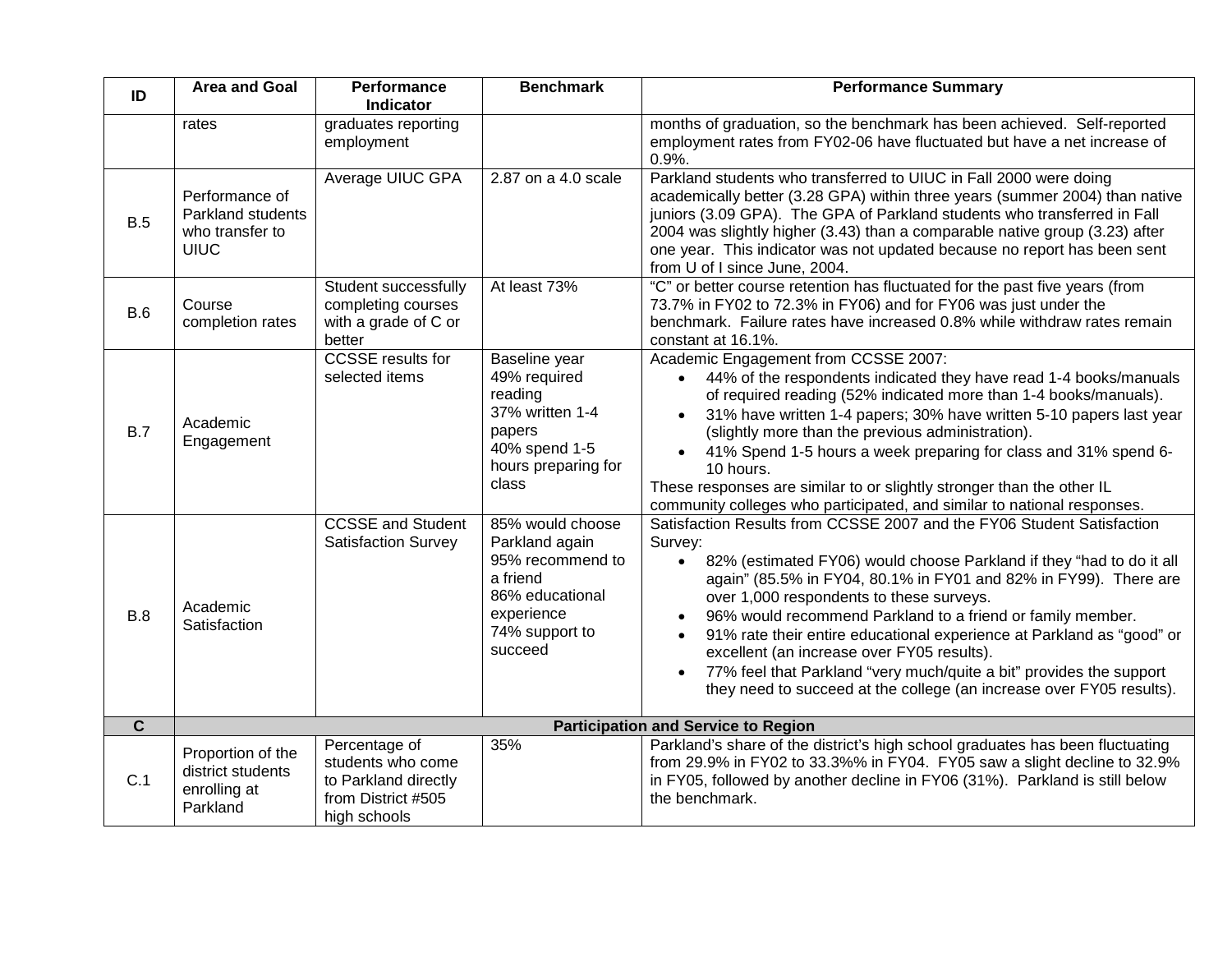| ID  | <b>Area and Goal</b>                                                                 | Performance<br><b>Indicator</b>                                                                                                   | <b>Benchmark</b>                                                               | <b>Performance Summary</b>                                                                                                                                                                                                                                                            |
|-----|--------------------------------------------------------------------------------------|-----------------------------------------------------------------------------------------------------------------------------------|--------------------------------------------------------------------------------|---------------------------------------------------------------------------------------------------------------------------------------------------------------------------------------------------------------------------------------------------------------------------------------|
| C.2 | Proportion of age<br>20-24 population<br>enrolled at<br>Parkland                     | # and percentage of<br>students in the 20-24<br>population                                                                        | 14% (the population<br>estimate)                                               | For the past 5 years, approximately 1/3 of Parkland's credit enrollment are<br>students aged 20-24. They represent 11% of the district population and has<br>remained relatively stable from FY02-06. This benchmark had to be revised<br>due to the way census data was published.   |
| D   |                                                                                      |                                                                                                                                   |                                                                                | <b>Diversity</b>                                                                                                                                                                                                                                                                      |
| D.1 | Minority high<br>school graduates<br>who enroll at<br>Parkland the<br>following fall | Percentage of<br>minority high school<br>graduates enrolling<br>at Parkland the<br>semester after<br>graduation                   | 15% (reflective of<br>the minority<br>population in District<br>505) or more   | The percentage of minority high school graduates who enroll in Parkland in<br>the fall has fluctuated over the past 5 years from 13.0% to 19%. In FY06, the<br>percentage was 19.1%, exceeding the benchmark.                                                                         |
| D.2 | Minority students                                                                    | Total number and<br>percentage of<br>minority credit-<br>seeking students                                                         | $20%$ (reflective of<br>the minority<br>population in District<br>505) or more | An estimated 20.3% of the district's population is minority. Nearly 24% of<br>Parkland's enrollment is minority in FY06, exceeding the benchmark.                                                                                                                                     |
| D.3 | Minority<br>recipients of<br>degrees                                                 | Percentage of<br>minority who<br>graduate compared<br>to the number of<br>minority enrolled for<br>credit                         | 23%                                                                            | Minority graduates have remained somewhat stable at 13% of the graduating<br>students. The benchmark has not been achieved.                                                                                                                                                           |
| D.4 | Minority<br>employees                                                                | Percentage of<br>minority employees<br>college-wide                                                                               | 23% (reflective of<br>student population)                                      | The percentage of minority staff has increased from 10.2% to 11.5%.<br>Compared to the student population (23%) at the college, the staff population<br>under represents minorities.                                                                                                  |
| D.5 | Diversity of<br>district compared<br>to staff population                             | Comparison of the<br>percentage of the<br>district minority<br>population with the<br>staff minority<br>population at<br>Parkland | 20% (reflective of<br>the minority<br>population in District<br>505) or more   | The entire college workforce was 10.7% minority in FY06, not much change<br>over 4 years. The workforce at the college still under represents minorities.                                                                                                                             |
| D.6 | Minority full-time<br>and part-time<br>faculty                                       | # and percentage of<br>minority full-time and<br>part-time faculty                                                                | 23% (reflective of<br>student population)                                      | Faculty (full or part-time) demographics show a minority under representation,<br>relative to the student population. However, some strides have been made in<br>this area. The percentage of minority full-time faculty has increased to 13.2%<br>in FY02 compared to 11.7% in FY02. |
| E   | <b>Maintenance of Institutional Assets</b>                                           |                                                                                                                                   |                                                                                |                                                                                                                                                                                                                                                                                       |
| E.1 | <b>Facilities</b>                                                                    | Ratio of capital outlay<br>to building assets                                                                                     | 2% assuming a<br>useful life of 50<br>years                                    | The five-year (FY02-06) average is 4.6% including the D-wing expenditure in<br>FY02. Annual PHS levies will allow for expenditures in the range of about 3%<br>per year. The capital outlay for FY06 was \$2.0 million and book value of our                                          |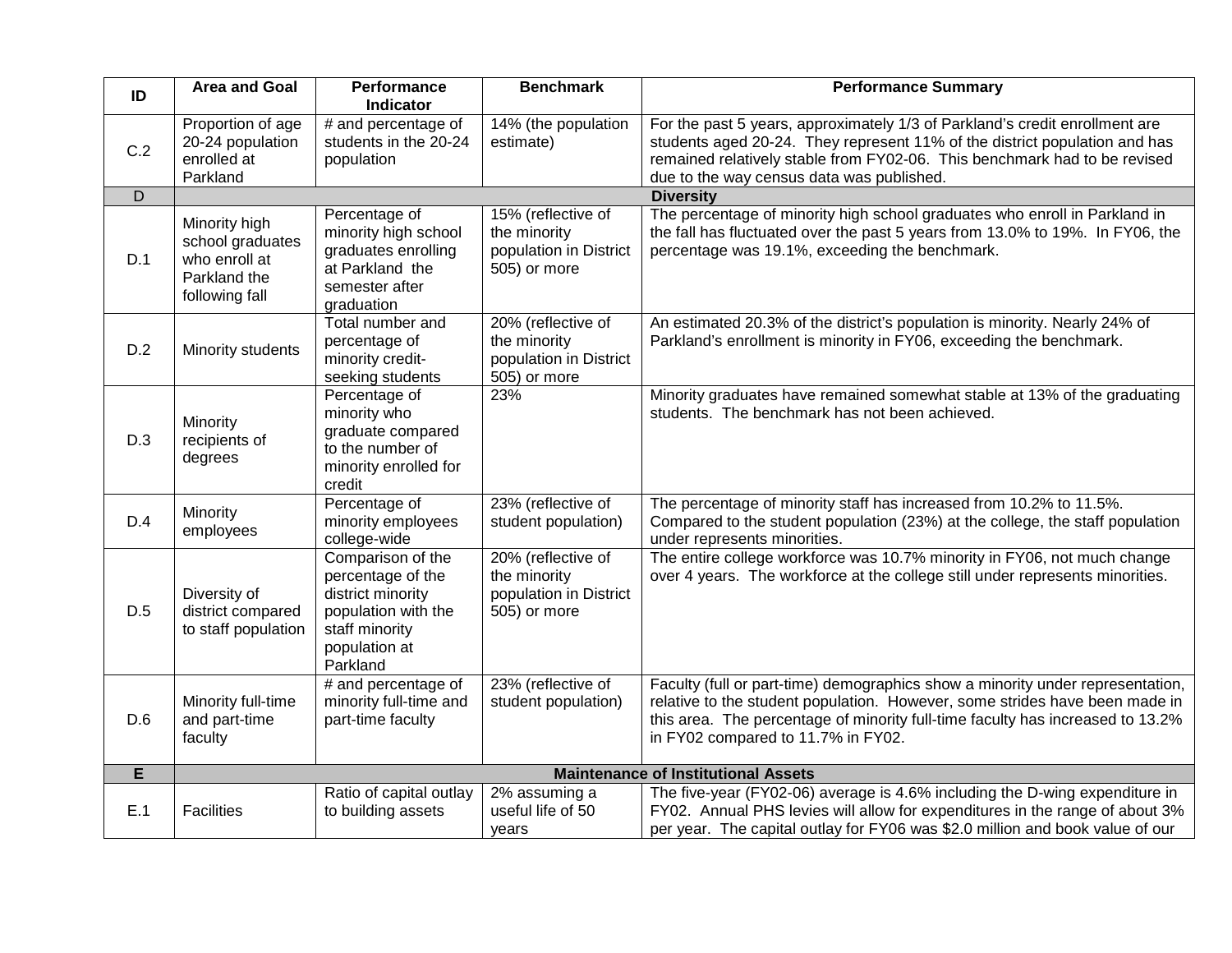| ID  | <b>Area and Goal</b>                                                         | Performance<br>Indicator                                                                                         | <b>Benchmark</b>                           | <b>Performance Summary</b>                                                                                                                                                                                                                                                                                                                                                                                                                                                              |
|-----|------------------------------------------------------------------------------|------------------------------------------------------------------------------------------------------------------|--------------------------------------------|-----------------------------------------------------------------------------------------------------------------------------------------------------------------------------------------------------------------------------------------------------------------------------------------------------------------------------------------------------------------------------------------------------------------------------------------------------------------------------------------|
|     |                                                                              |                                                                                                                  |                                            | building assets was nearly \$58.2 million.                                                                                                                                                                                                                                                                                                                                                                                                                                              |
| E.2 | Equipment                                                                    | Ratio of annual<br>expenditures on<br>equipment to book<br>value of equipment.                                   | 12.5% assuming a<br>useful life of 8 years | The five-year (FY02-06) average is 10.6%. For FY06 expenditures on<br>equipment were nearly \$4.2 million and capital outlay was \$197,560.                                                                                                                                                                                                                                                                                                                                             |
| E.3 | Personnel                                                                    | Ratio of expenditures<br>on personnel<br>development to<br>annual personnel<br>(salary and wage)<br>expenditures | $2 - 5%$                                   | The five-year average ratio is 1.9%; but the ratio has been increasing since<br>FY03. The reason for this decline is that salaries have increased 15.4%<br>(nearly \$3.9 million) over the five-year time period, while travel expenditures<br>decreased \$50,000. In FY06 salaries were \$29.3 million, Center for<br>Excellence expenditures were \$200,685 and travel expenditures were nearly<br>\$390,463.                                                                         |
| F   |                                                                              |                                                                                                                  |                                            | <b>Budget Flexibility</b>                                                                                                                                                                                                                                                                                                                                                                                                                                                               |
| F.1 | Commitment to<br>Personnel                                                   | Compensation as a<br>proportion of total<br>education and<br>general<br>expenditures.                            | 79% or less                                | Between FY02 and 03, the annual compensation ratio increased sharply from<br>78% to 81%. From FY03-06 the ratio has remained around 80-81%. This can<br>be attributed to higher benefit costs for health care and on-behalf<br>contributions to SURS. The five-year (FY02-06) average is 79.8. The FY06<br>total education and general expenditures was \$41.6 million.                                                                                                                 |
| F.2 | Level of fixed<br>commitments                                                | Utilities and other<br>fixed costs as a<br>proportion of total<br>general funds<br>expenditures.                 | 83% or less                                | Between FY02-04, the annual total fixed cost ratio has been increasing due to<br>higher benefit costs for health care and on-behalf contributions to SURS. The<br>five-year (FY02-06) average is 85.3%. Utility and other fixed costs have<br>remained constant. The FY06 fixed costs were \$33.3 million.                                                                                                                                                                              |
| F.3 | Operating<br>revenue by<br>source                                            | Ratio of State, local,<br>and tuition support                                                                    | Ratios equal to each<br>other              | Between FY02 and 04 support from tuition and fees increased sharply (39%<br>to 43%). In FY05 and 06 the support decreased a bit to 42%. Not<br>surprisingly, state support shows an opposite pattern, decreasing to 22% in<br>FY03 and 04, increasing to 24% in FY05 and resting at 23% in FY06. Local<br>support has remained relatively constant (five year average was 32%). In the<br>past year, the ratios have moved closer to each other, but are still not at the<br>benchmark. |
| F.4 | Size of financial<br>reserves                                                | Ratio of the fund<br>balance to total<br>education and O&M.                                                      | 20%                                        | After years of deficit spending, reducing the ratio 7.1% in FY03, a surplus was<br>obtained and the ratio has been increasing to 16.6% in FY06. Some of the<br>deficit spending was due to the planned D-wing construction. The five-year<br>average is 11.9%. While we are short of the benchmark, movement is in the<br>correct direction.                                                                                                                                            |
| F.5 | Total number of<br>new grants and<br>dollars available<br>to the institution | Proportion of grant<br>revenues to the total<br>budget                                                           | 9%                                         | Federal and other grant revenues increased from FY02-05, and leveled off in<br>FY 05 and 06, with a nearly \$300,000 increase between FY05 and 06. Grant<br>funds have accounted for an increasing percentage of the total budget<br>revenues since FY04. The five year average is 10.8%, exceeding the                                                                                                                                                                                 |